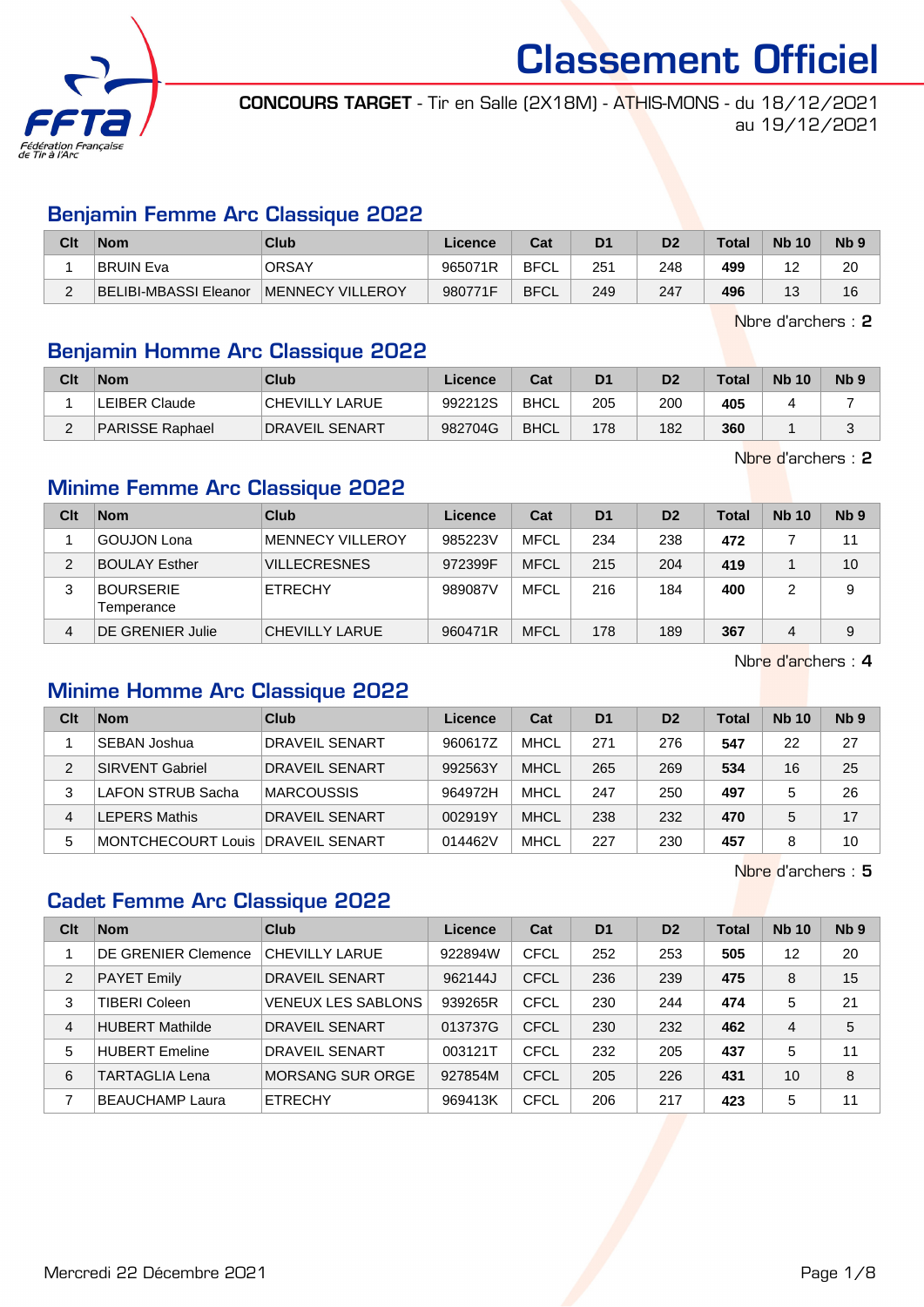

CONCOURS TARGET - Tir en Salle (2X18M) - ATHIS-MONS - du 18/12/2021 au 19/12/2021

#### Cadet Femme Arc Classique 2022 (Suite)

| Clt | <b>Nom</b>           | Club                                    | Licence | Cat  | D <sub>1</sub> | D <sub>2</sub> | <b>Total</b> | <b>Nb 10</b> | N <sub>b</sub> <sub>9</sub> |
|-----|----------------------|-----------------------------------------|---------|------|----------------|----------------|--------------|--------------|-----------------------------|
| 8   | BOUSSEMART Morgane   | <b>STE GENEVIEVE DES</b><br><b>BOIS</b> | 923766U | CFCL | 198            | 192            | 390          | 9            | 5                           |
| 9   | <b>HANAIZI Melia</b> | CHEVILLY LARUE                          | 951291M | CFCL | 195            | 194            | 389          | 4            | 10                          |
| 10  | <b>KERBRAT Lea</b>   | CHEVILLY LARUE                          | 922774R | CFCL | 111            | 130            | 241          |              | 4                           |

Nbre d'archers : 10

## Cadet Homme Arc Classique 2022

| Clt | <b>Nom</b>                 | Club                                    | Licence | Cat         | D <sub>1</sub> | D <sub>2</sub> | <b>Total</b> | <b>Nb 10</b> | Nb <sub>9</sub> |
|-----|----------------------------|-----------------------------------------|---------|-------------|----------------|----------------|--------------|--------------|-----------------|
|     | LAFARGUETTE Loris          | DRAVEIL SENART                          | 934792D | CHCL        | 267            | 268            | 535          | 20           | 24              |
| 2   | <b>DUTILLOY Eliot</b>      | <b>STE GENEVIEVE DES</b><br><b>BOIS</b> | 939127R | CHCL        | 254            | 225            | 479          | 8            | 16              |
| 3   | <b>DELESPIERRE Mathias</b> | <b>ETAMPES</b>                          | 901866P | CHCL        | 226            | 242            | 468          | 9            | 17              |
| 4   | DUMORTIER Lolc             | SAINTRY SUR SEINE                       | 975108A | <b>CHCL</b> | 193            | 213            | 406          | 6            | 8               |
| 5   | PAQUEREAU Raphael          | <b>VENEUX LES SABLONS</b>               | 964747N | CHCL        | 209            | 197            | 406          |              | 4               |

Nbre d'archers : 5

## Junior Femme Arc Classique 2022

| Clt | <b>Nom</b>         | Club                  | Licence | Cat         | D <sub>1</sub> | D <sub>2</sub> | Total | <b>Nb 10</b> | Nb <sub>9</sub> |
|-----|--------------------|-----------------------|---------|-------------|----------------|----------------|-------|--------------|-----------------|
|     | BERTHOT Flavie     | <b>ETRECHY</b>        | 822112A | JFCL        | 271            | 271            | 542   | 22           | 23              |
| 2   | ESEUR Tasnim       | <b>DRAVEIL SENART</b> | 860509L | <b>JFCL</b> | 251            | 267            | 518   | 12           | 26              |
| 3   | DAUVERGNE Clemence | ∣MARCOUSSIS           | 964990C | JFCL        | 234            | 224            | 458   |              | 12              |
| 4   | CAMPEAUX Lucie     | <b>SAINT VRAIN</b>    | 017320B | <b>JFCL</b> | 154            | 195            | 349   |              | 4               |

Nbre d'archers : 4

## Junior Homme Arc Classique 2022

| Clt | <b>Nom</b>                 | Club             | Licence | Cat         | D <sub>1</sub> | D <sub>2</sub> | <b>Total</b> | <b>Nb 10</b> | Nb <sub>9</sub> |
|-----|----------------------------|------------------|---------|-------------|----------------|----------------|--------------|--------------|-----------------|
|     | <b>GAILLON Tristan</b>     | <b>ETRECHY</b>   | 848924U | <b>JHCL</b> | 276            | 284            | 560          | 29           | 23              |
| 2   | <b>ARDELET Maxence</b>     | MORSANG SUR ORGE | 821626X | <b>JHCL</b> | 243            | 266            | 509          | 11           | 23              |
| 3   | <b>FROISSART Alexandre</b> | <b>VILLABE</b>   | 939849A | <b>JHCL</b> | 239            | 240            | 479          | 12           | 12              |
| 4   | <b>DE IESU Vincent</b>     | MORSANG SUR ORGE | 897216K | <b>JHCL</b> | 203            | 221            | 424          | 3            | 13              |
| 5   | FETTI Rares                | ATHIS MONS       | 980085K | <b>JHCL</b> | 163            | 145            | 308          | 3            | 3               |

Nbre d'archers : 5

## Senior 1 Femme Arc Classique 2022

| Clt | <b>Nom</b>            | Club                  | Licence | Cat                | D <sub>1</sub> | D <sub>2</sub> | <b>Total</b> | <b>Nb 10</b> | N <sub>b</sub> <sub>9</sub> |
|-----|-----------------------|-----------------------|---------|--------------------|----------------|----------------|--------------|--------------|-----------------------------|
|     | COHENDET Angeline     | <b>BRIGNAIS</b>       | 639746B | S <sub>1</sub> FCL | 287            | 284            | 571          | 35           | 22                          |
| 2   | <b>ABDALLAH Fanny</b> | <b>CRETEIL</b>        | 003996U | S <sub>1</sub> FCL | 273            | 266            | 539          | 24           | 20                          |
|     | GENTILE Lisa          | <b>CRETEIL</b>        | 808538W | S <sub>1</sub> FCL | 248            | 252            | 500          | 12           | 21                          |
| 4   | <b>JONO Marine</b>    | <b>DRAVEIL SENART</b> | 910727W | S <sub>1</sub> FCL | 254            | 240            | 494          |              | 22                          |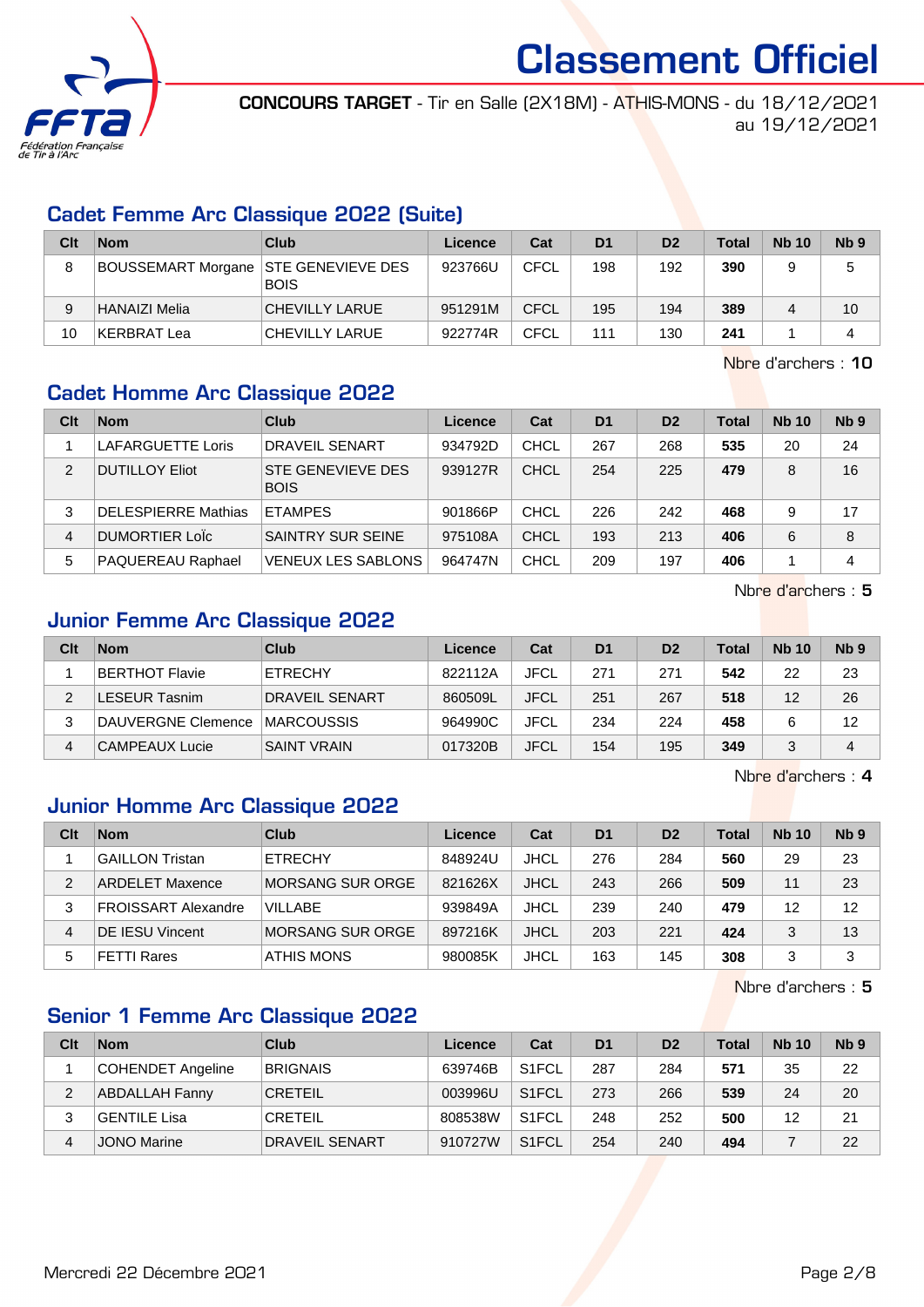

CONCOURS TARGET - Tir en Salle (2X18M) - ATHIS-MONS - du 18/12/2021 au 19/12/2021

## Senior 1 Femme Arc Classique 2022 (Suite)

| Clt | <b>Nom</b>                 | Club                   | Licence | Cat                | D <sub>1</sub> | D <sub>2</sub> | <b>Total</b> | <b>Nb 10</b> | Nb <sub>9</sub> |
|-----|----------------------------|------------------------|---------|--------------------|----------------|----------------|--------------|--------------|-----------------|
| 5   | <b>FLEURET Julie</b>       | DRAVEIL SENART         | 922657N | S <sub>1</sub> FCL | 244            | 248            | 492          | 9            | 24              |
| 6   | VETELE Anne Laure          | <b>LISSES</b>          | 918769M | S <sub>1</sub> FCL | 253            | 233            | 486          | 5            | 22              |
| 7   | <b>CAFFORT Marie-Laure</b> | <b>SOISY SUR SEINE</b> | 959673Y | S <sub>1</sub> FCL | 248            | 230            | 478          | 13           | 15              |
| 8   | <b>CAZENAVE Pauline</b>    | <b>VILLEJUIF</b>       | 636182C | S <sub>1</sub> FCL | 228            | 235            | 463          | 6            | 22              |
| 9   | <b>MARSAUD Blandine</b>    | <b>LISSES</b>          | 654383L | S <sub>1</sub> FCL | 235            | 226            | 461          | 7            | 18              |
| 10  | <b>FICHAUX Emeline</b>     | DRAVEIL SENART         | 885181D | S <sub>1</sub> FCL | 224            | 233            | 457          | 10           | 13              |
| 11  | <b>BELAIZI Carine</b>      | ATHIS MONS             | 974862H | S <sub>1</sub> FCL | 222            | 206            | 428          | 5            | 14              |
| 12  | HU Emilie                  | <b>CRETEIL</b>         | 905249S | S <sub>1</sub> FCL | 193            | 200            | 393          | 5            | 12              |

Nbre d'archers : 12

## Senior 1 Homme Arc Classique 2022

| Cl <sub>t</sub> | <b>Nom</b>                 | <b>Club</b>                             | Licence | Cat   | D <sub>1</sub> | D <sub>2</sub> | <b>Total</b> | <b>Nb 10</b>   | N <sub>b</sub> <sub>9</sub> |
|-----------------|----------------------------|-----------------------------------------|---------|-------|----------------|----------------|--------------|----------------|-----------------------------|
| 1               | <b>MULOT Florent</b>       | <b>DRAVEIL SENART</b>                   | 661811K | S1HCL | 280            | 295            | 575          | 45             | 13                          |
| $\overline{2}$  | <b>TONNAIRE Hugo</b>       | <b>DRAVEIL SENART</b>                   | 836828W | S1HCL | 283            | 288            | 571          | 34             | 23                          |
| 3               | <b>FAUCHERON Thomas</b>    | <b>ISSY LES MOULINEAUX</b>              | 434184P | S1HCL | 285            | 286            | 571          | 34             | 23                          |
| $\overline{4}$  | <b>GUTHERTZ Maxence</b>    | <b>DRAVEIL SENART</b>                   | 804251L | S1HCL | 287            | 282            | 569          | 31             | 27                          |
| 5               | L'HERITIER Guillaume       | <b>MORSANG SUR ORGE</b>                 | 752286C | S1HCL | 277            | 271            | 548          | 25             | 22                          |
| 6               | VADELORGE JÉrÔme           | <b>ATHIS MONS</b>                       | 002447K | S1HCL | 274            | 267            | 541          | 15             | 31                          |
| $\overline{7}$  | <b>FOSSARD Patrick</b>     | <b>CHEVILLY LARUE</b>                   | 863287F | S1HCL | 262            | 260            | 522          | 17             | 17                          |
| 8               | <b>LENOIR Jerome</b>       | <b>CHAUMES EN BRIE</b>                  | 398170U | S1HCL | 259            | 262            | 521          | 14             | 23                          |
| 9               | <b>BURNIER Romain</b>      | <b>MORSANG SUR ORGE</b>                 | 437309L | S1HCL | 256            | 264            | 520          | 17             | 21                          |
| 10              | <b>AGAPOFF Sergei</b>      | <b>CRETEIL</b>                          | 611515R | S1HCL | 261            | 258            | 519          | 15             | 23                          |
| 11              | <b>CASSIGNAC Guillaume</b> | <b>VENEUX LES SABLONS</b>               | 921690M | S1HCL | 246            | 252            | 498          | 10             | 22                          |
| 12              | <b>RAYMOND Quentin</b>     | <b>STE GENEVIEVE DES</b><br><b>BOIS</b> | 958860P | S1HCL | 234            | 243            | 477          | 11             | 13                          |
| 13              | <b>CHUM Cheathara</b>      | SOISY SUR SEINE                         | 946841A | S1HCL | 268            | 199            | 467          | $\overline{7}$ | 19                          |
| 14              | <b>ARNOUX Leopold</b>      | <b>CRETEIL</b>                          | 968856E | S1HCL | 200            | 232            | 432          | $\overline{4}$ | 12                          |
| 15              | <b>LEROY Stephane</b>      | <b>CHAUMES EN BRIE</b>                  | 415834U | S1HCL | 207            | 218            | 425          | 9              | 9                           |
| 16              | <b>DELAPLACE Richard</b>   | <b>ATHIS MONS</b>                       | 896241A | S1HCL | 200            | 217            | 417          | 5              | 8                           |
| 17              | LAM Tieu-Vey               | <b>ATHIS MONS</b>                       | 000416C | S1HCL | 191            | 197            | 388          | 6              | 5                           |

Nbre d'archers : 17

## Senior 2 Femme Arc Classique 2022

| Clt | <b>Nom</b>             | Club                                   | Licence | Cat                | D <sub>1</sub> | D <sub>2</sub> | <b>Total</b> | <b>Nb 10</b> | N <sub>b</sub> <sub>9</sub> |
|-----|------------------------|----------------------------------------|---------|--------------------|----------------|----------------|--------------|--------------|-----------------------------|
|     | <b>PENC Christine</b>  | <b>MENNECY VILLEROY</b>                | 911750H | S <sub>2</sub> FCL | 265            | 255            | 520          | 14           | 21                          |
| 2   | <b>CHICAL Christel</b> | <b>PARIS INTER</b><br><b>ACTIVITES</b> | 603425X | S <sub>2</sub> FCL | 244            | 228            | 472          | 13           | 15                          |
|     | MARSAULT Cecile        | <b>LISSES</b>                          | 890793D | S <sub>2</sub> FCL | 225            | 239            | 464          | 6            | 14                          |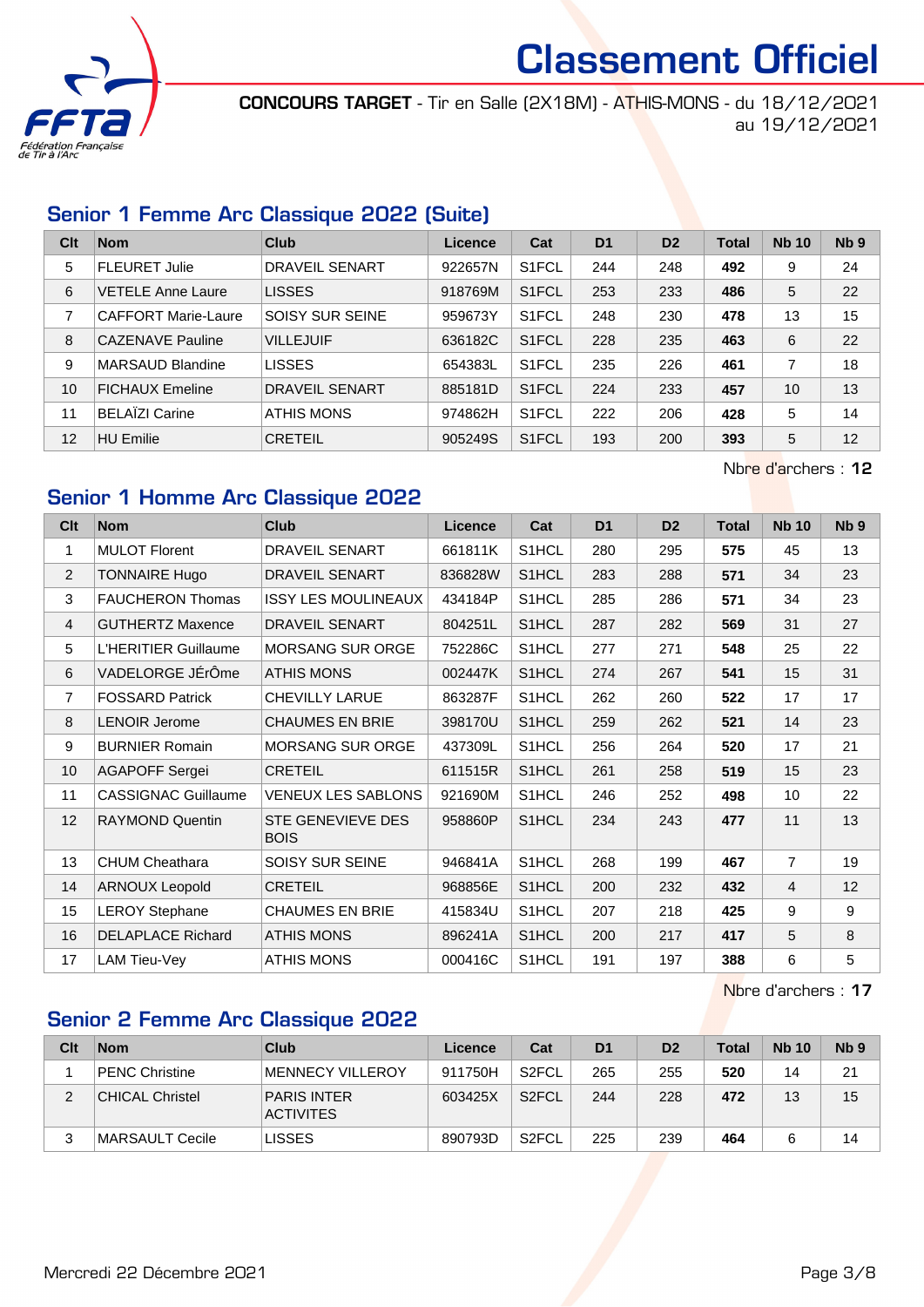

CONCOURS TARGET - Tir en Salle (2X18M) - ATHIS-MONS - du 18/12/2021 au 19/12/2021

## Senior 2 Femme Arc Classique 2022 (Suite)

| Clt            | <b>Nom</b>                | Club                    | Licence | Cat                | D <sub>1</sub> | D <sub>2</sub> | <b>Total</b> | <b>Nb 10</b>   | Nb <sub>9</sub> |
|----------------|---------------------------|-------------------------|---------|--------------------|----------------|----------------|--------------|----------------|-----------------|
| 4              | <b>JONO Karine</b>        | DRAVEIL SENART          | 998626N | S <sub>2</sub> FCL | 231            | 223            | 454          |                | 15              |
| 5              | <b>DE GRENIER Nadine</b>  | <b>CHEVILLY LARUE</b>   | 980336H | S <sub>2</sub> FCL | 209            | 219            | 428          | 3              | 14              |
| 6              | PENC Sylvie               | <b>MENNECY VILLEROY</b> | 911748F | S <sub>2</sub> FCL | 228            | 200            | 428          | 3              | 11              |
| $\overline{7}$ | <b>VAUGELADE Severine</b> | ATHIS MONS              | 961538A | S <sub>2</sub> FCL | 215            | 212            | 427          | 3              | 13              |
| 8              | LIRET Anne                | <b>VILLEJUIF</b>        | 959719Y | S <sub>2</sub> FCL | 199            | 209            | 408          | 4              | 11              |
| 9              | CAMPEAUX Virginie         | <b>SAINT VRAIN</b>      | 984474F | S <sub>2</sub> FCL | 178            | 171            | 349          | $\overline{2}$ | 2               |
| 10             | LE BRIS Sophie            | <b>CHEVILLY LARUE</b>   | 922931L | S <sub>2</sub> FCL | 171            | 115            | 286          | 3              | 4               |

Nbre d'archers : 10

## Senior 2 Homme Arc Classique 2022

| <b>Clt</b>     | <b>Nom</b>                  | <b>Club</b>                              | Licence | Cat                | D <sub>1</sub> | D <sub>2</sub> | <b>Total</b> | <b>Nb 10</b>   | Nb <sub>9</sub> |
|----------------|-----------------------------|------------------------------------------|---------|--------------------|----------------|----------------|--------------|----------------|-----------------|
| 1              | <b>BETHENON Remi</b>        | <b>EGLY</b>                              | 627761Z | S2HCL              | 271            | 279            | 550          | 29             | 22              |
| $\overline{2}$ | PERRAULT Philippe           | SOISY SUR SEINE                          | 884358J | S2HCL              | 272            | 263            | 535          | 20             | 27              |
| 3              | LOUCHE Benjamin             | <b>SAINT GERMAIN SUR</b><br><b>MORIN</b> | 072744V | S2HCL              | 274            | 260            | 534          | 19             | 26              |
| 4              | <b>BOIG Philippe</b>        | PARIS 13 USMT                            | 900149Y | S2HCL              | 262            | 265            | 527          | 19             | 17              |
| 5              | <b>CHAMBENOIS Stephane</b>  | <b>MASSY</b>                             | 791437H | S2HCL              | 261            | 263            | 524          | 18             | 20              |
| 6              | <b>MARSIN David</b>         | <b>CRETEIL</b>                           | 951982N | S2HCL              | 259            | 265            | 524          | 15             | 24              |
| $\overline{7}$ | <b>LOPEZ Yves</b>           | <b>DRAVEIL SENART</b>                    | 656846N | S2HCL              | 263            | 254            | 517          | 11             | 25              |
| 8              | <b>CLERGEOT Christophe</b>  | MENNECY VILLEROY                         | 675918U | S2HCL              | 260            | 255            | 515          | 13             | 21              |
| 9              | <b>DUONG Anh Dung</b>       | <b>STE GENEVIEVE DES</b><br><b>BOIS</b>  | 909337K | S2HCL              | 261            | 254            | 515          | 11             | 22              |
| 10             | SOUBRIER Sylvain            | SOISY SUR SEINE                          | 894895M | S2HCL              | 258            | 256            | 514          | 11             | 28              |
| 11             | <b>CAMPEAUX Christophe</b>  | <b>SAINT VRAIN</b>                       | 984489X | S2HCL              | 257            | 253            | 510          | 13             | 19              |
| 12             | <b>BARBERET Adrien</b>      | <b>ORSAY</b>                             | 959158N | S2HCL              | 255            | 253            | 508          | 12             | 21              |
| 13             | <b>KEMPF Pascal</b>         | <b>DRAVEIL SENART</b>                    | 726184F | S2HCL              | 251            | 253            | 504          | 12             | 15              |
| 14             | <b>CARAT Franck</b>         | <b>VILLABE</b>                           | 841206E | S2HCL              | 242            | 251            | 493          | 9              | 18              |
| 15             | <b>BRADA Gilles</b>         | <b>MONTLHERY</b>                         | 818086Z | S2HCL              | 239            | 250            | 489          | 17             | 13              |
| 16             | MAINFERME Jean-<br>Michel   | <b>LISSES</b>                            | 656974C | S2HCL              | 241            | 247            | 488          | 13             | 21              |
| 17             | <b>COCHET Jean-FranÇois</b> | MORSANG SUR ORGE                         | 918584L | S2HCL              | 255            | 233            | 488          | 11             | 17              |
| 18             | <b>CHAPELLE Jerome</b>      | <b>CRETEIL</b>                           | 892483R | S2HCL              | 254            | 233            | 487          | 12             | 11              |
| 19             | <b>NACAOUELE Bertrand</b>   | <b>VILLABE</b>                           | 938354A | S2HCL              | 237            | 242            | 479          | 8              | 14              |
| 20             | <b>VERDIER Alain</b>        | <b>LISSES</b>                            | 978177L | S2HCL              | 240            | 238            | 478          | 12             | 16              |
| 21             | <b>MONEGER Boris</b>        | MENNECY VILLEROY                         | 955874U | S <sub>2</sub> HCL | 243            | 234            | 477          | $\overline{7}$ | 16              |
| 22             | <b>LALYRE Claude</b>        | <b>DRAVEIL SENART</b>                    | 616185S | S2HCL              | 231            | 245            | 476          | 11             | 15              |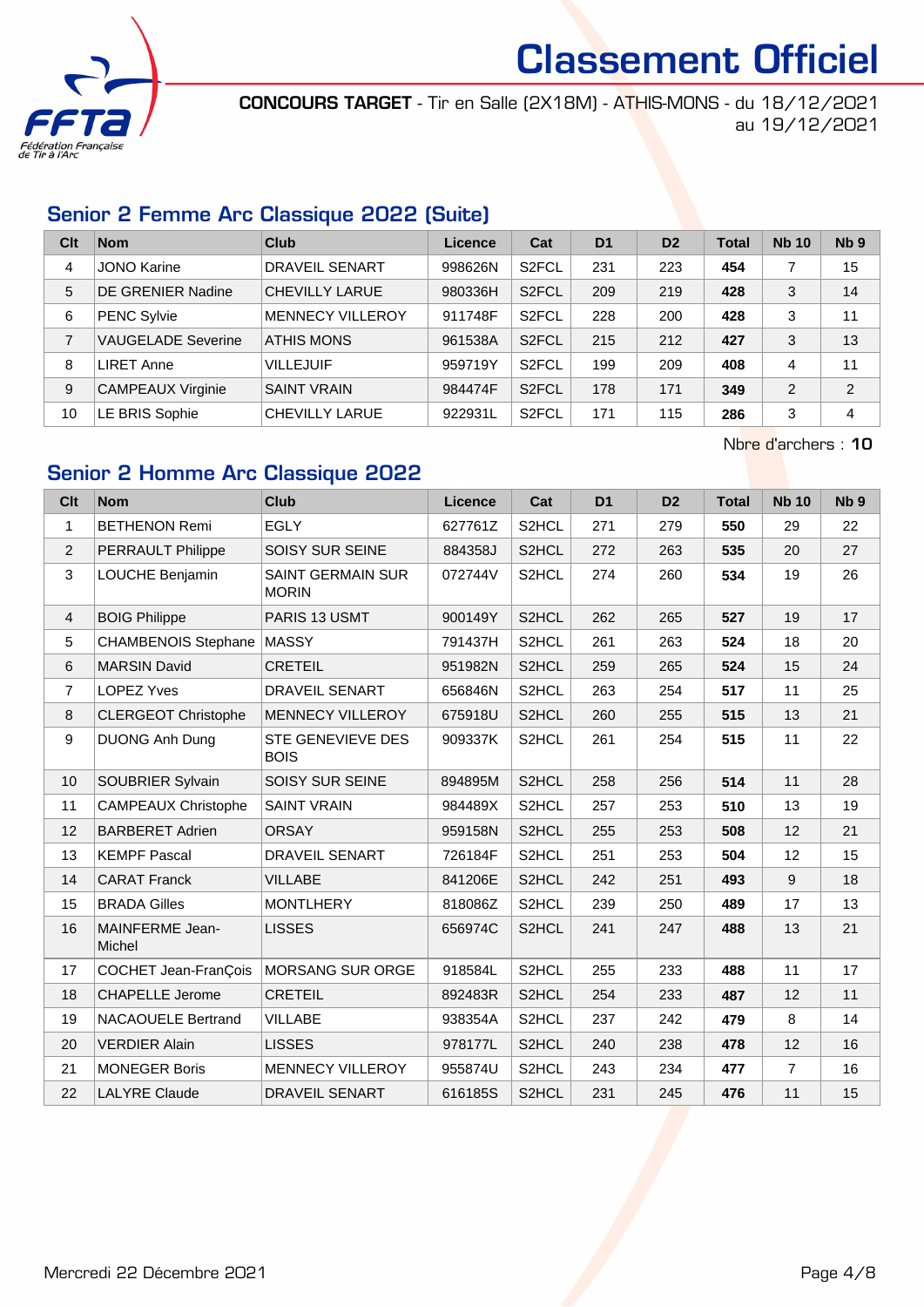

CONCOURS TARGET - Tir en Salle (2X18M) - ATHIS-MONS - du 18/12/2021 au 19/12/2021

#### Senior 2 Homme Arc Classique 2022 (Suite)

| Clt | <b>Nom</b>               | Club                             | Licence | Cat                | D <sub>1</sub> | D <sub>2</sub> | <b>Total</b> | <b>Nb 10</b>   | N <sub>b</sub> <sub>9</sub> |
|-----|--------------------------|----------------------------------|---------|--------------------|----------------|----------------|--------------|----------------|-----------------------------|
| 23  | <b>VANNIER Guillaume</b> | STE GENEVIEVE DES<br><b>BOIS</b> | 964543S | S2HCL              | 241            | 234            | 475          | 10             | 13                          |
| 24  | <b>LAGADU Loic</b>       | <b>CRETEIL</b>                   | 901785B | S2HCL              | 240            | 229            | 469          | 3              | 19                          |
| 25  | TIBERI Olivier           | VENEUX LES SABLONS               | 956909U | S2HCL              | 241            | 220            | 461          | 10             | 11                          |
| 26  | <b>PISSOT Xavier</b>     | LA FERTE ALAIS                   | 985309N | S <sub>2</sub> HCL | 218            | 227            | 445          | 4              | 11                          |
| 27  | <b>LECOMTE Yann</b>      | ATHIS MONS                       | 002438A | S2HCL              | 206            | 236            | 442          | 8              | 14                          |
| 28  | <b>BERTHOT Francois</b>  | <b>ETRECHY</b>                   | 862486K | S2HCL              | 214            | 225            | 439          | 5              | 11                          |
| 29  | <b>JUIGNET Nicolas</b>   | STE GENEVIEVE DES<br><b>BOIS</b> | 918601E | S2HCL              | 213            | 207            | 420          | 4              | 8                           |
| 30  | <b>LENEN Gildas</b>      | ATHIS MONS                       | 035385M | S2HCL              | 188            | 221            | 409          | $\overline{4}$ | $\overline{7}$              |
| 31  | <b>MENARD Gwenael</b>    | <b>CHEVILLY LARUE</b>            | 980349X | S <sub>2</sub> HCL | 210            | 186            | 396          | 2              | $\overline{7}$              |
| 32  | <b>AUFORT Thierry</b>    | <b>LISSES</b>                    | 901230Y | S2HCL              | 183            | 212            | 395          | 6              | 8                           |
| 33  | <b>BEAUCHAMP Herve</b>   | <b>ETRECHY</b>                   | 006969A | S2HCL              | 195            | 148            | 343          | 1              | 4                           |
| 34  | <b>BIDAULT Jerome</b>    | <b>ISSY LES MOULINEAUX</b>       | 286233Y | S <sub>2</sub> HCL | 292            |                | 292          |                |                             |

Nbre d'archers : 34

## Senior 3 Femme Arc Classique 2022

| Clt | <b>Nom</b>                           | Club                  | Licence | Cat   | D <sub>1</sub> | D <sub>2</sub> | Total | <b>Nb 10</b> | Nb <sub>9</sub> |
|-----|--------------------------------------|-----------------------|---------|-------|----------------|----------------|-------|--------------|-----------------|
|     | <b>BURNIER Catherine</b>             | IMORSANG SUR ORGE     | 279327S | S3FCL | 240            | 233            | 473   | 10           | 14              |
|     | <b>HAMARD Sylvie</b>                 | <b>DRAVEIL SENART</b> | 764376U | S3FCL | 246            | 217            | 463   |              | 14              |
|     | ENGAMMARE Francoise   CHEVILLY LARUE |                       | 233333Y | S3FCL | 223            | 200            | 423   |              |                 |

Nbre d'archers : 3

## Senior 3 Homme Arc Classique 2022

| Clt            | <b>Nom</b>              | <b>Club</b>                             | <b>Licence</b> | Cat   | D <sub>1</sub> | D <sub>2</sub> | <b>Total</b> | <b>Nb 10</b>   | N <sub>b</sub> <sub>9</sub> |
|----------------|-------------------------|-----------------------------------------|----------------|-------|----------------|----------------|--------------|----------------|-----------------------------|
| 1              | <b>GLACET Arnaud</b>    | <b>STE GENEVIEVE DES</b><br><b>BOIS</b> | 885565W        | S3HCL | 261            | 257            | 518          | 15             | 22                          |
| $\overline{2}$ | <b>BLIN Philippe</b>    | <b>ETRECHY</b>                          | 469283R        | S3HCL | 252            | 243            | 495          | 8              | 20                          |
| 3              | <b>STEINER Efroim</b>   | <b>PARIS INTER</b><br><b>ACTIVITES</b>  | 294289E        | S3HCL | 237            | 248            | 485          | 13             | 9                           |
| $\overline{4}$ | <b>TIZOT Andre</b>      | <b>MASSY</b>                            | 640755Y        | S3HCL | 241            | 242            | 483          | 8              | 16                          |
| 5              | <b>SERGENT Pascal</b>   | <b>CRETEIL</b>                          | 233207L        | S3HCL | 234            | 238            | 472          | 10             | 15                          |
| 6              | <b>RAYMOND Michel</b>   | <b>STE GENEVIEVE DES</b><br><b>BOIS</b> | 979601J        | S3HCL | 240            | 219            | 459          | 3              | 20                          |
| $\overline{7}$ | <b>KOOB Alain</b>       | <b>MORSANG SUR ORGE</b>                 | 025389X        | S3HCL | 231            | 219            | 450          | $\overline{7}$ | 8                           |
| 8              | <b>ABRIOU Didier</b>    | <b>VITRY SUR SEINE</b>                  | 968486C        | S3HCL | 235            | 207            | 442          | 3              | 15                          |
| 9              | <b>FOREST Alain</b>     | <b>LISSES</b>                           | 824663Y        | S3HCL | 211            | 227            | 438          | 6              | 14                          |
| 10             | <b>HOCHE Ramalingam</b> | <b>ATHIS MONS</b>                       | 933094H        | S3HCL | 199            | 218            | 417          | 5              | 6                           |
| 11             | <b>AVRIL Didier</b>     | <b>FRESNES ARCHERS</b>                  | 629561F        | S3HCL | 208            | 200            | 408          | 3              | 11                          |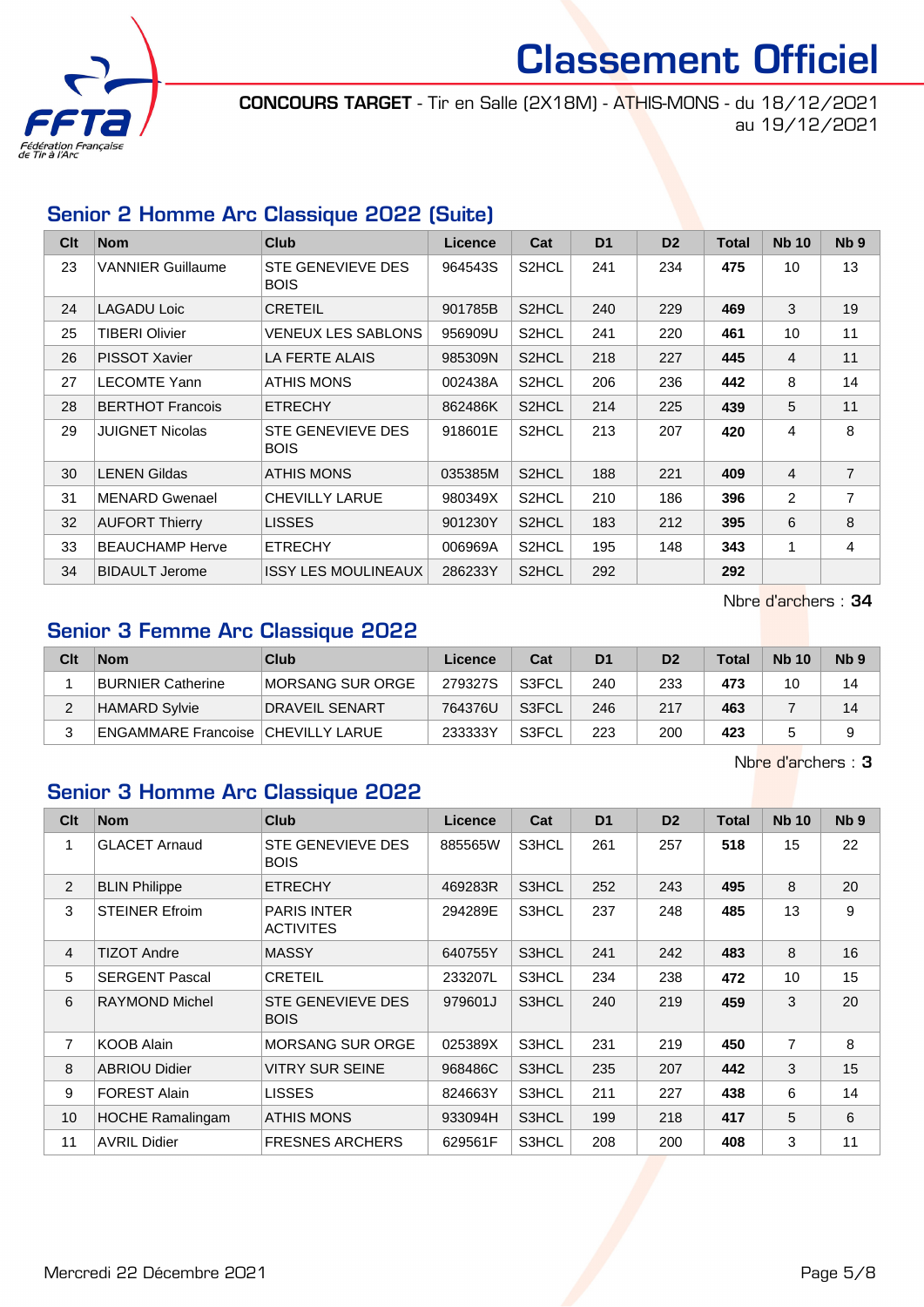

CONCOURS TARGET - Tir en Salle (2X18M) - ATHIS-MONS - du 18/12/2021 au 19/12/2021

## Senior 3 Homme Arc Classique 2022 (Suite)

| Clt | <b>Nom</b>                  | Club               | Licence | Cat   | D <sub>1</sub> | D <sub>2</sub> | <b>Total</b> | <b>Nb 10</b> | Nb <sub>9</sub> |
|-----|-----------------------------|--------------------|---------|-------|----------------|----------------|--------------|--------------|-----------------|
| 12  | MASSON Philippe             | CHEVILLY LARUE     | 984202K | S3HCL | 197            | 197            | 394          |              | 9               |
| 13  | LE STRAT Michel             | <b>ATHIS MONS</b>  | 591119W | S3HCL | 180            | 165            | 345          |              | 5               |
| 14  | <b>TASSIN Jean-Francois</b> | ASNIERES SUR SEINE | 809439A | S3HCL | 144            | 177            | 321          |              | 8               |
| 15  | <b>AMREIN Didier</b>        | <b>ETRECHY</b>     | 989079L | S3HCL | 108            | 152            | 260          |              | 3               |

Nbre d'archers : 15

## Senior 1 Femme Arc à Poulies 2022

| Clt | <b>Nom</b>          | Club                   | Licence | Cat                | D <sub>1</sub> | D <sub>2</sub> | <b>Total</b> | <b>Nb 10</b> | N <sub>b</sub> <sub>9</sub> |
|-----|---------------------|------------------------|---------|--------------------|----------------|----------------|--------------|--------------|-----------------------------|
|     | <b>HERVE Sandra</b> | <b>DRAVEIL SENART</b>  | 765740B | S <sub>1</sub> FCO | 296            | 293            | 589          | 49           | 11                          |
|     | LERAY Aurelie       | <b>VILLIERS LE BEL</b> | 915312E | S <sub>1</sub> FCO | 273            | 279            | 552          | 18           | 36                          |
| っ   | MOULET Celia        | <b>DRAVEIL SENART</b>  | 940769A | S <sub>1</sub> FCO | 276            | 268            | 544          | 13           | 40                          |

Nbre d'archers : 3

## Senior 1 Homme Arc a Poulies 2022

| Clt | <b>Nom</b>              | Club                           | Licence | Cat                | D <sub>1</sub> | D <sub>2</sub> | <b>Total</b> | <b>Nb 10</b> | Nb <sub>9</sub> |
|-----|-------------------------|--------------------------------|---------|--------------------|----------------|----------------|--------------|--------------|-----------------|
|     | <b>DELOBELLE Fabien</b> | RUEIL MALMAISON<br><b>STAR</b> | 300680B | S <sub>1</sub> HCO | 289            | 292            | 581          | 41           | 19              |
| 2   | <b>ZEKRI Soufiane</b>   | <b>CRETEIL</b>                 | 848089L | S <sub>1</sub> HCO | 283            | 285            | 568          | 29           | 30              |
| 3   | <b>LASSERRE Dimitri</b> | <b>CRETEIL</b>                 | 701975S | S <sub>1</sub> HCO | 283            | 282            | 565          | 27           | 31              |
| 4   | <b>SIMON Marc</b>       | <b>DRAVEIL SENART</b>          | 592971J | S <sub>1</sub> HCO | 284            | 281            | 565          | 27           | 31              |
| 5   | <b>LERAY Julien</b>     | ATHIS MONS                     | 919461P | S <sub>1</sub> HCO | 277            | 281            | 558          | 28           | 30              |

Nbre d'archers : 5

## Senior 2 Femme Arc à Poulies 2022

| Clt | <b>Nom</b>              | Club            | Licence | Cat                | D <sub>1</sub> | D <sub>2</sub> | <b>Total</b> | <b>Nb 10</b> | N <sub>b</sub> <sub>9</sub> |
|-----|-------------------------|-----------------|---------|--------------------|----------------|----------------|--------------|--------------|-----------------------------|
|     | HUON Tiphaine           | <b>ANTONY</b>   | 775466Y | S <sub>2</sub> FCO | 283            | 289            | 572          | 32           | 28                          |
| ⌒   | <b>TREMEAU Sandrine</b> | VILLIERS LE BEL | 716417P | S <sub>2</sub> FCO | 289            | 282            | 571          | 32           | 27                          |

Nbre d'archers : 2

## Senior 2 Homme Arc à Poulies 2022

| Clt            | <b>Nom</b>                  | Club                             | Licence | Cat                            | D <sub>1</sub> | D <sub>2</sub> | <b>Total</b> | <b>Nb 10</b>   | N <sub>b</sub> <sub>9</sub> |
|----------------|-----------------------------|----------------------------------|---------|--------------------------------|----------------|----------------|--------------|----------------|-----------------------------|
|                | LE CUNFF Luc                | <b>ANTONY</b>                    | 306910Y | S <sub>2</sub> H <sub>CO</sub> | 281            | 278            | 559          | 21             | 37                          |
| $\overline{2}$ | <b>FORMAUX Eric</b>         | <b>CRETEIL</b>                   | 362769P | S <sub>2</sub> HCO             | 281            | 277            | 558          | 19             | 40                          |
| 3              | <b>STADTMULLER Baptiste</b> | <b>VILLECRESNES</b>              | 995380K | S <sub>2</sub> H <sub>CO</sub> | 266            | 278            | 544          | 14             | 44                          |
| $\overline{4}$ | <b>MARTINEZ Laurent</b>     | STE GENEVIEVE DES<br><b>BOIS</b> | 689932B | S <sub>2</sub> HCO             | 270            | 264            | 534          | 15             | 36                          |
| 5              | <b>SCHOLTES William</b>     | ATHIS MONS                       | 848129E | S <sub>2</sub> H <sub>CO</sub> | 266            | 260            | 526          | 9              | 40                          |
| 6              | <b>BOULAY David</b>         | <b>VILLECRESNES</b>              | 972397D | S <sub>2</sub> HCO             | 254            | 252            | 506          | $\overline{4}$ | 39                          |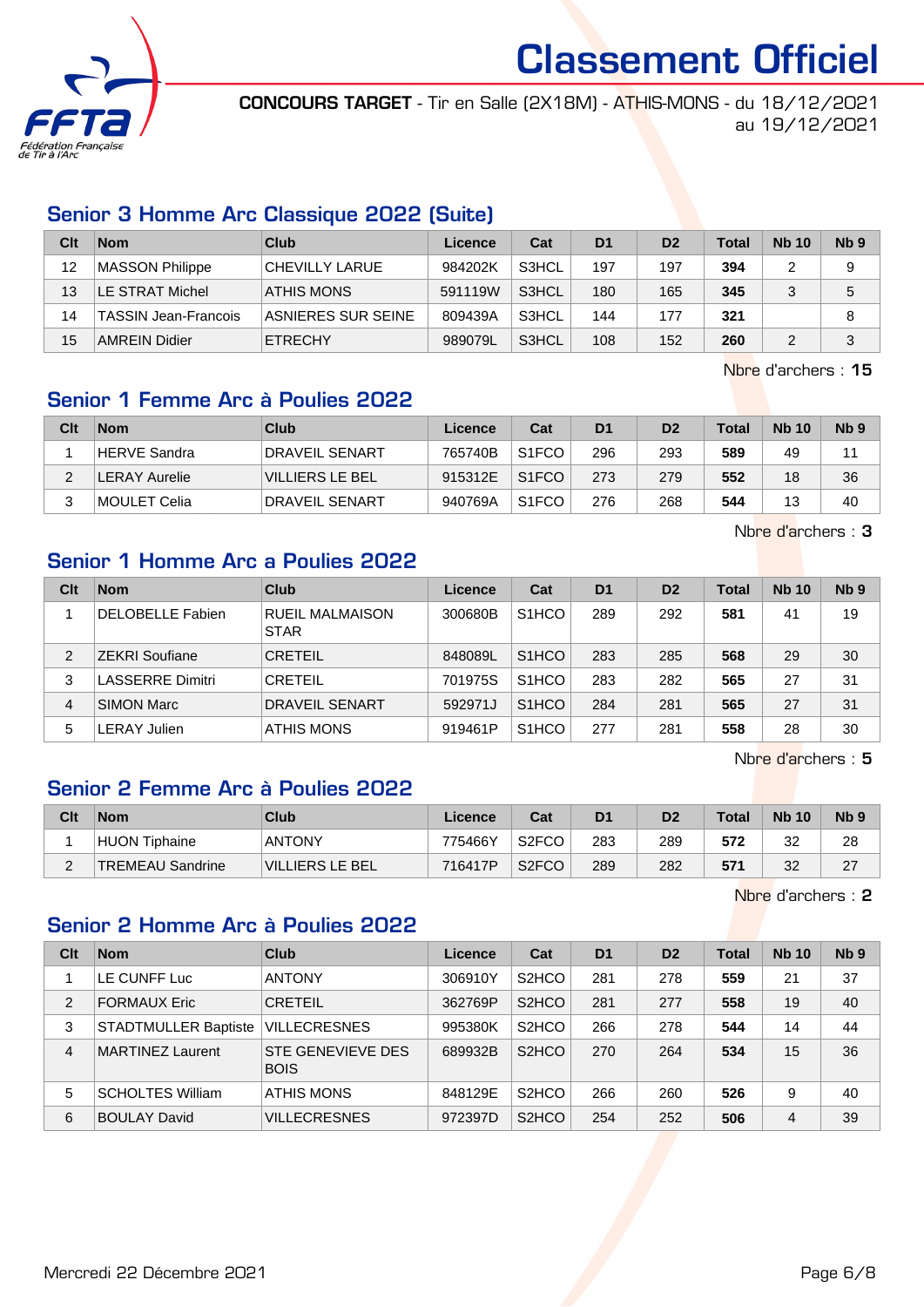

CONCOURS TARGET - Tir en Salle (2X18M) - ATHIS-MONS - du 18/12/2021 au 19/12/2021

#### Senior 2 Homme Arc à Poulies 2022 (Suite)

| Clt | <b>Nom</b>       | Club                                    | Licence | Cat                | D <sub>1</sub> | D <sub>2</sub> | <b>Total</b> | <b>Nb 10</b> | <b>N<sub>b</sub></b> |
|-----|------------------|-----------------------------------------|---------|--------------------|----------------|----------------|--------------|--------------|----------------------|
|     | VILLORY Frederic | <b>STE GENEVIEVE DES</b><br><b>BOIS</b> | 756348T | S <sub>2</sub> HCO | 257            | 245            | 502          |              | ົ<br>-               |

Nbre d'archers : 7

## Senior 3 Femme Arc à Poulies 2022

| Clt | <b>Nom</b>                | <b>Club</b>                              | Licence | Cat   | D <sub>1</sub> | D <sub>2</sub> | <b>Total</b> | <b>Nb 10</b> | N <sub>b</sub> <sub>9</sub> |
|-----|---------------------------|------------------------------------------|---------|-------|----------------|----------------|--------------|--------------|-----------------------------|
|     | <b>CHAPUISAT Brigitte</b> | <b>SAINT GERMAIN SUR</b><br><b>MORIN</b> | 788754S | S3FCO | 270            | 276            | 546          | 11           | 44                          |
| ◠   | MARTINEZ Christiane       | <b>STE GENEVIEVE DES</b><br><b>BOIS</b>  | 229799G | S3FCO | 222            | 234            | 456          |              | 19                          |

Nbre d'archers : 2

## Senior 3 Homme Arc à Poulies 2022

| Clt            | <b>Nom</b>                  | Club                             | <b>Licence</b> | Cat   | D <sub>1</sub> | D <sub>2</sub> | Total | <b>Nb 10</b>   | Nb <sub>9</sub> |
|----------------|-----------------------------|----------------------------------|----------------|-------|----------------|----------------|-------|----------------|-----------------|
|                | <b>MENORET Henri</b>        | <b>CRETEIL</b>                   | 836007D        | S3HCO | 285            | 281            | 566   | 26             | 34              |
| 2              | <b>GUILLAMOT Yves</b>       | <b>CRETEIL</b>                   | 828203W        | S3HCO | 274            | 272            | 546   | 15             | 38              |
| 3              | <b>JALUZOT Didier</b>       | <b>ETRECHY</b>                   | 380124D        | S3HCO | 272            | 272            | 544   | 10             | 45              |
| $\overline{4}$ | <b>MARTINEZ Jean Pierre</b> | STE GENEVIEVE DES<br><b>BOIS</b> | 215404K        | S3HCO | 263            | 271            | 534   | 11             | 40              |
| 5              | POIZEL Alain                | <b>PARIS ARCHERS</b>             | 738112W        | S3HCO | 261            | 265            | 526   | 6              | 38              |
| 6              | SCULO Jean Michel           | <b>ATHIS MONS</b>                | 679933H        | S3HCO | 258            | 256            | 514   | $\overline{7}$ | 29              |
| 7              | <b>COUSTOU Francois</b>     | <b>DRAVEIL SENART</b>            | 815846P        | S3HCO | 252            | 254            | 506   | 4              | 34              |
| 8              | PRIOUX Jean Luc             | <b>VILLEJUIF</b>                 | 598597Z        | S3HCO | 230            | 205            | 435   | $\overline{4}$ | 19              |

Nbre d'archers : 8

## Adultes Femme Bare Bow 2022

| Clt | <b>Nom</b>                | Club                        | Licence | Cat   | D <sub>1</sub> | D <sub>2</sub> | <b>Total</b> | <b>Nb 10</b> | N <sub>b</sub> <sub>9</sub> |
|-----|---------------------------|-----------------------------|---------|-------|----------------|----------------|--------------|--------------|-----------------------------|
|     | RAKOTOARISON <br>Harilala | <b>VIL</b><br><b>LEJUIF</b> | 822320B | S3FBB | 199            | 193            | 392          |              |                             |

Nbre d'archers : 1

## Adultes Homme Bare Bow 2022

| Clt | <b>Nom</b>                | Club                                    | Licence | Cat                            | D <sub>1</sub> | D <sub>2</sub> | Total | <b>Nb 10</b> | N <sub>b</sub> <sub>9</sub> |
|-----|---------------------------|-----------------------------------------|---------|--------------------------------|----------------|----------------|-------|--------------|-----------------------------|
|     | SAMSON Jerome             | <b>MENNECY VILLEROY</b>                 | 974132P | S <sub>2</sub> HBB             | 243            | 227            | 470   |              | 17                          |
| 2   | <b>GAILLON Laurent</b>    | <b>ETRECHY</b>                          | 669943Z | S <sub>2</sub> HBB             | 233            | 228            | 461   | 5            | 11                          |
| 3   | <b>GROSCLAUDE Patrick</b> | SAINT JEAN DE MONTS                     | 868175U | S3HBB                          | 229            | 203            | 432   | 5            | 11                          |
| 4   | JORGE Georges             | <b>STE GENEVIEVE DES</b><br><b>BOIS</b> | 456413B | S3HBB                          | 222            | 209            | 431   |              | 14                          |
| 5   | <b>DUBOIS Dominique</b>   | ORSAY                                   | 980578W | S <sub>2</sub> H <sub>BB</sub> | 193            | 237            | 430   | 10           | 10                          |